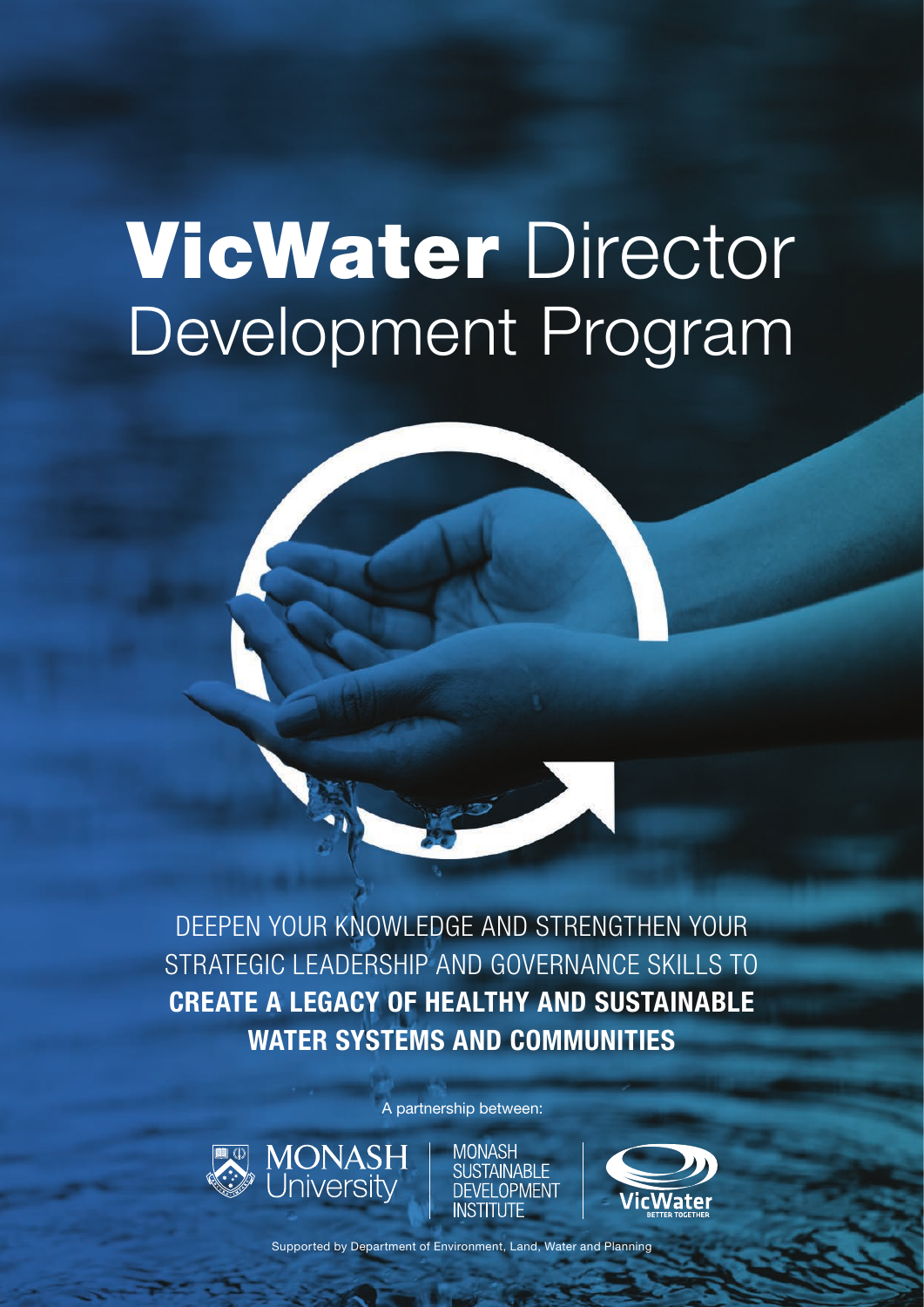As the Victorian water and catchment management sector responds to economic, environmental, and social challenges, Directors have an important role to play.

The VicWater Director Development Program introduces tools and ways of thinking to deepen your knowledge and strengthen your strategic leadership and governance skills to create a legacy of healthy and sustainable water systems and communities.

#### WHO IS IT FOR?

This program is designed for new Directors of Victorian Water Corporations and Catchment Management Authorities who want to build and strengthen:

- knowledge of emerging and complex issues facing the sector
- mindsets that challenge convention and recast risk as an opportunity
- a strategic leadership approach that is adaptive, purpose-driven, ethical, strategic and inclusive that meets the environmental, social and economic needs of our time
- cross-organisational networks that will help you to achieve your vision and shared goals.

#### New ways of thinking

This program explores ways of thinking that support collaborative and future-focused decision making. These skills will help you to support and influence your organisation to create a legacy of healthy and sustainable water systems and communities.

#### Practical and interactive

You will have the opportunity to bring your experience into the conversations, share your stories, and learn from your peers in a supportive environment. We use case studies, research and invited industry experts to develop your capacity to identify and address the challenges and opportunities of the sector.

#### **STRUCTURE**

The program complements AICD and DELWP Director Development Programs and comprises two suites of training modules: a Contemporary Issues Suite (comprising 6 training modules) and a Future Focus Suite (comprising 6 training modules). Participants are required to complete all modules within each suite and will obtain the full benefit by completing both suites.

The Contemporary Issues Suite is offered in two formats, a 3 week package incorporating a 2 day face to face interactive workshop in Melbourne CBD; and a 6 week fully on-line package.

The Future Focus Suite is offered as a 6 week hybrid format (attendance in-person or on-line).

#### PF<sub>OPI</sub> F

VicWater and Monash Sustainable Development Institute (MSDI) have formed a partnership to deliver the Program. MSDI is supported by water sector leadership educators from International Water Centre (Griffith University) and the Peter Cullen Trust.

The partnership combines a deep knowledge of the water sector with academic rigour and education experience to develop tailored leadership courses that promote critical thinking, problem solving and adaptive pathways for change.

Our course facilitators are Professor Chris Chesterfield, Associate Professor Annette Bos, Ben Furmage and Dr André Taylor who are supported by a diverse selection of industry experts to share their knowledge and expertise combined with personal anecdotes and case study examples in an interactive learning environment.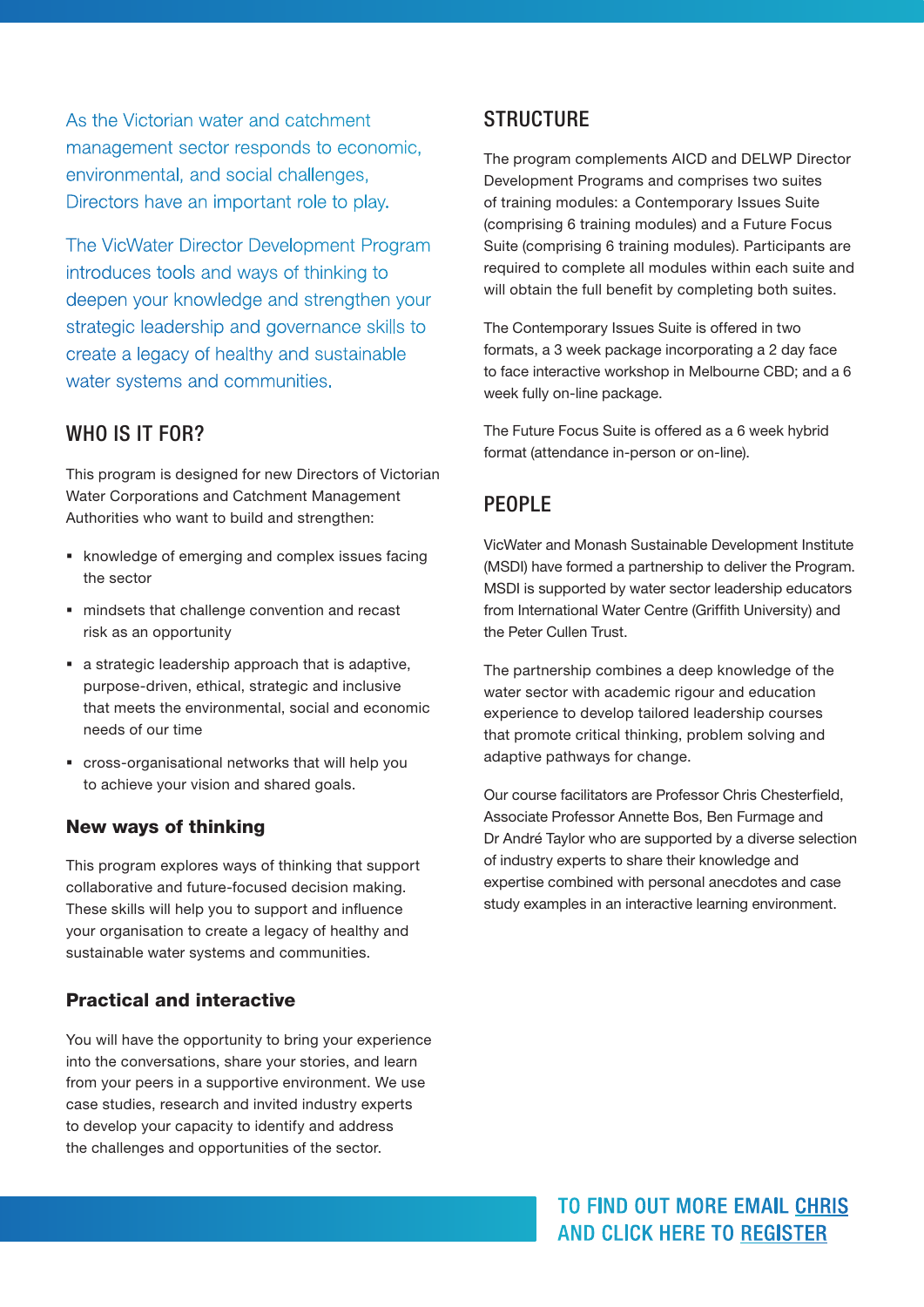

Chris Chesterfield

Chris is a Professor of Practice at MSDI with a focus on water sector governance and leadership. He held roles as General Manager at Melbourne Water and CEO of the Office of Living Victoria before joining Monash University. He is Chair of the Victorian Environmental Water Holder and the Birrarung Council and chairs an Integrated Water Management Forum of CEOs and MDs for the Department of Environment, Land Water and Planning.



#### Annette Bos

Annette is an Associate Professor and Director of Education at MSDI. She is a social scientist and engineer with a background in the water sector. Since the early 2000's, she has championed interdisciplinary education in Europe, Africa, Australia and worked with international organisations including UN-Habitat, World Vision and the World Bank to design and deliver large capacity development programs.





Ben is CEO of Water Sensitive Cities Australia, located within MSDI, and formerly CEO of the CRC for Water Sensitive Cities. He was a General Manager at Melbourne Water and held roles at the National Competition Council, where he was responsible for overseeing national urban water reform, the Productivity Commission, and the Australian Bureau of Agricultural and Resource Economics.



#### André Taylor

André is a leadership development specialist, sustainability and water practitioner, educator, coach and facilitator. He has worked in the water and waterway sector for most of his 30 year career. He is the Leadership Specialist at the International Water Centre, a Course Facilitator (Executive Education— Leadership) at the University of NSW Business School and a Class Facilitator (Leading Change for Sustainable Development) at Monash University.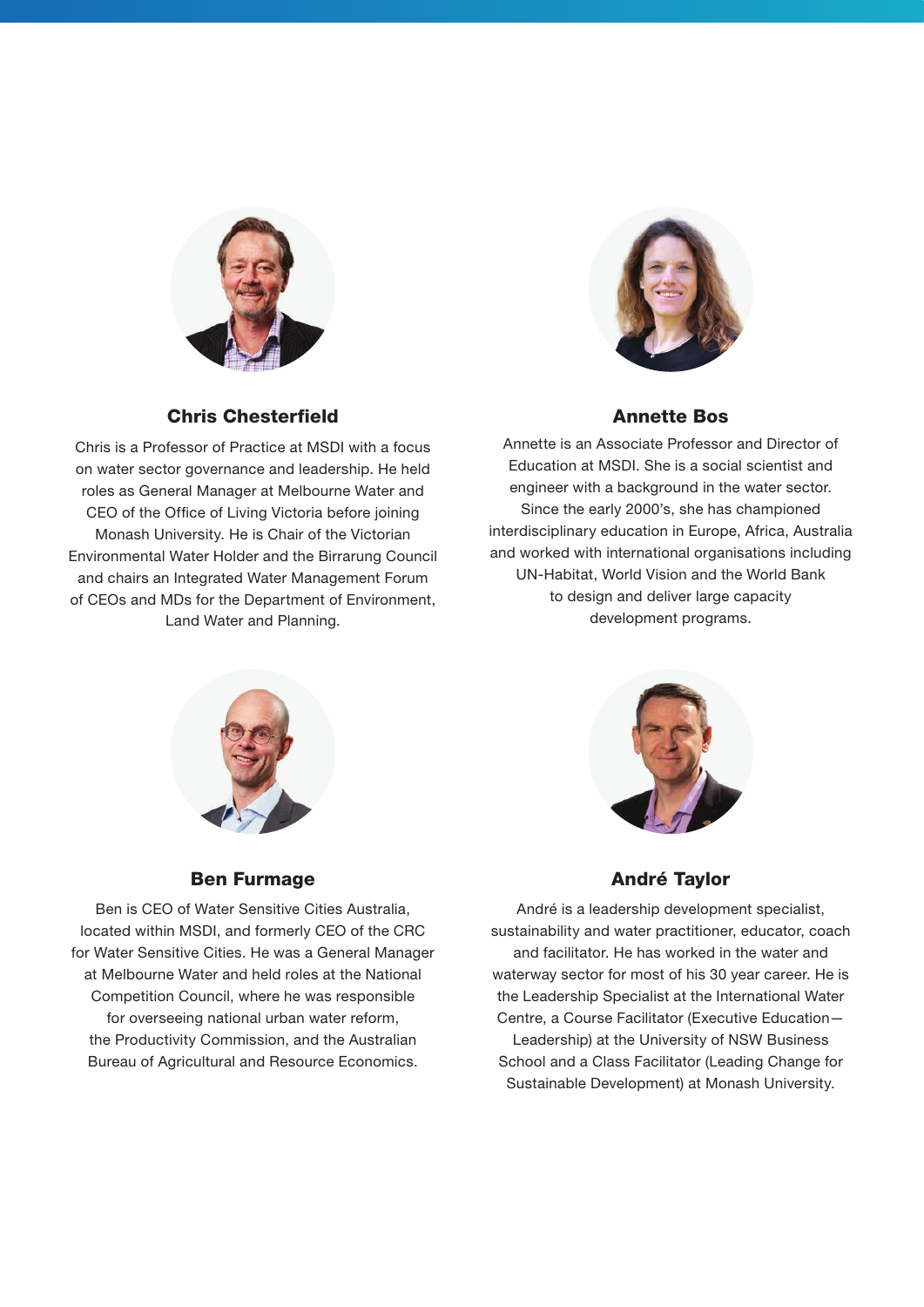#### Our industry experts include:

- **Professor John Thwaites (Board Chair, Melbourne Water Corporation)**
- Cheryl Batagol (Director, Fishermans Bend Development Board)
- **Professor Rob Skinner (Director, Yarra Valley Water)**
- Dr Jane Doolan (Director, Southern Rural Water; Member, Murray-Darling Basin Authority)
- **Dr Ron Ben-David (Director, Climateworks Centre)**
- **Jo Plummer (Board Chair, VicWater)**

Our courses for 2022 are listed below. These will be offered again in 2023 (dates to be advised).

Prices listed are for one full registration in the selected Package and covers the Package's full curriculum (i.e. all 6 modules in selected Package). An early bird discount of 10% is available for fully paid registrations received at least one month prior to the scheduled course commencement date.

| *Package                                   | <b>Date</b>                                                                                        | <b>Investment</b> |
|--------------------------------------------|----------------------------------------------------------------------------------------------------|-------------------|
| Contemporary Issues Suite (3 week package) | Jul 11 <sup>th</sup> - 29 <sup>th</sup> 2022<br>(workshop 21 <sup>st</sup> & 22 <sup>nd</sup> Jul) | $$2,800 + GST$    |
| Contemporary Issues Suite (6 week package) | Aug $8^{th}$ – Sep 16 <sup>th</sup> 2022                                                           | $$2,400 + GST$    |
| Future Focus Suite (6 week package)        | $Oct 3rd – Dec 9th 2022$                                                                           | $$2,400 + GST$    |

\* The Contemporary Issues Suite is offered in two formats, a 3 week package comprising an introductory webinar (on-line); up to 6 hours of course background reading (self paced over 2 weeks); a 2 day face to face retreat style interactive workshop held in Melbourne CBD covering all 6 training modules; and action-oriented self reflection (self paced over 1 week). Alternatively, a 6 week on-line package is offered comprising an introductory webinar (on-line); 1 learning module per week (2 hours/module) with up to 1 hour of background reading per module; and action-oriented self reflection (self paced over 1 week). The Future Focus Suite is offered as a 6 week hybrid format (attendance in-person or on-line) and comprises an introductory webinar (on-line); 1 learning module per week (2 hours/module) with up to 1 hour of background reading per module; and action-oriented self reflection (self paced over 1 week).